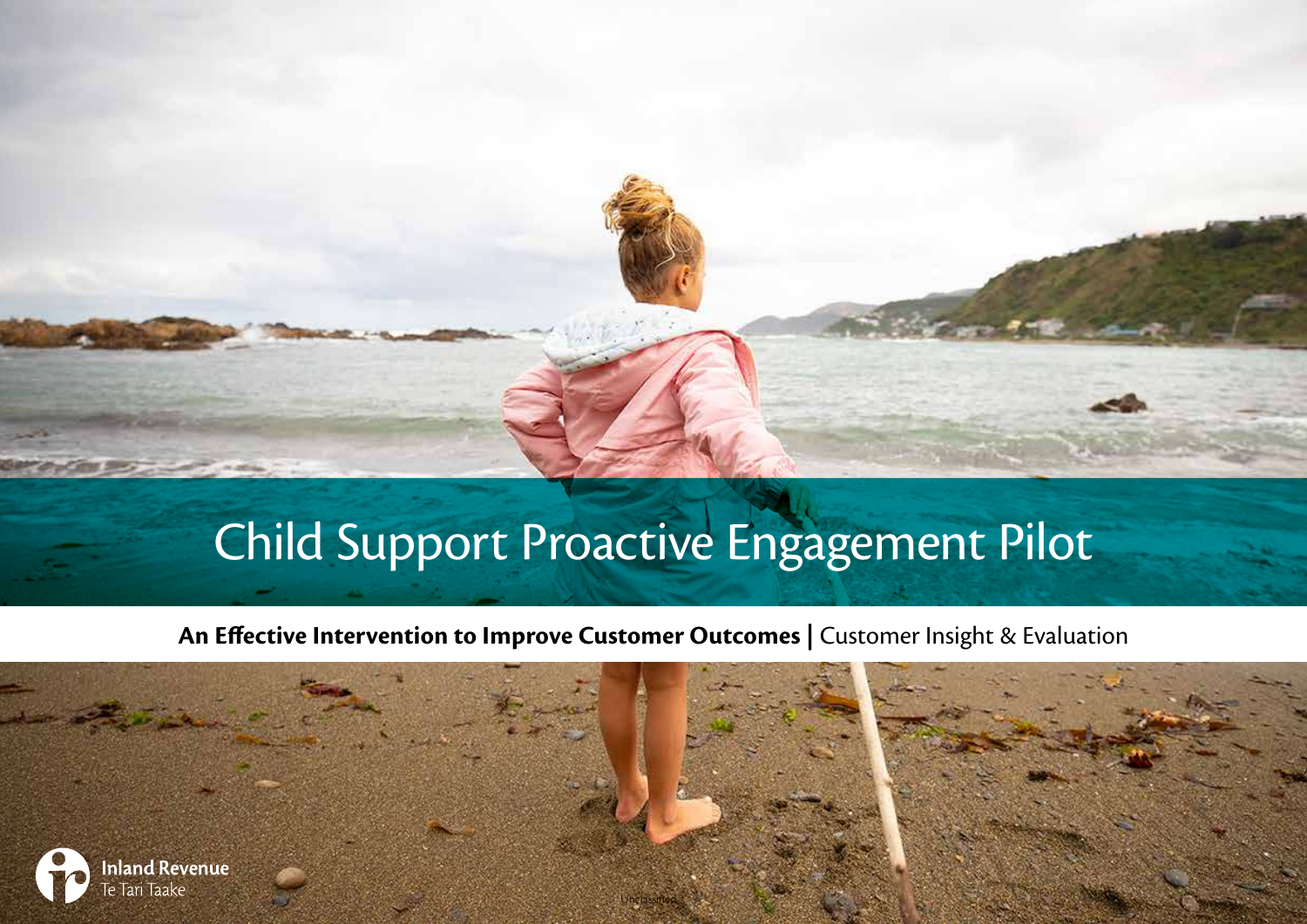

Unclassifie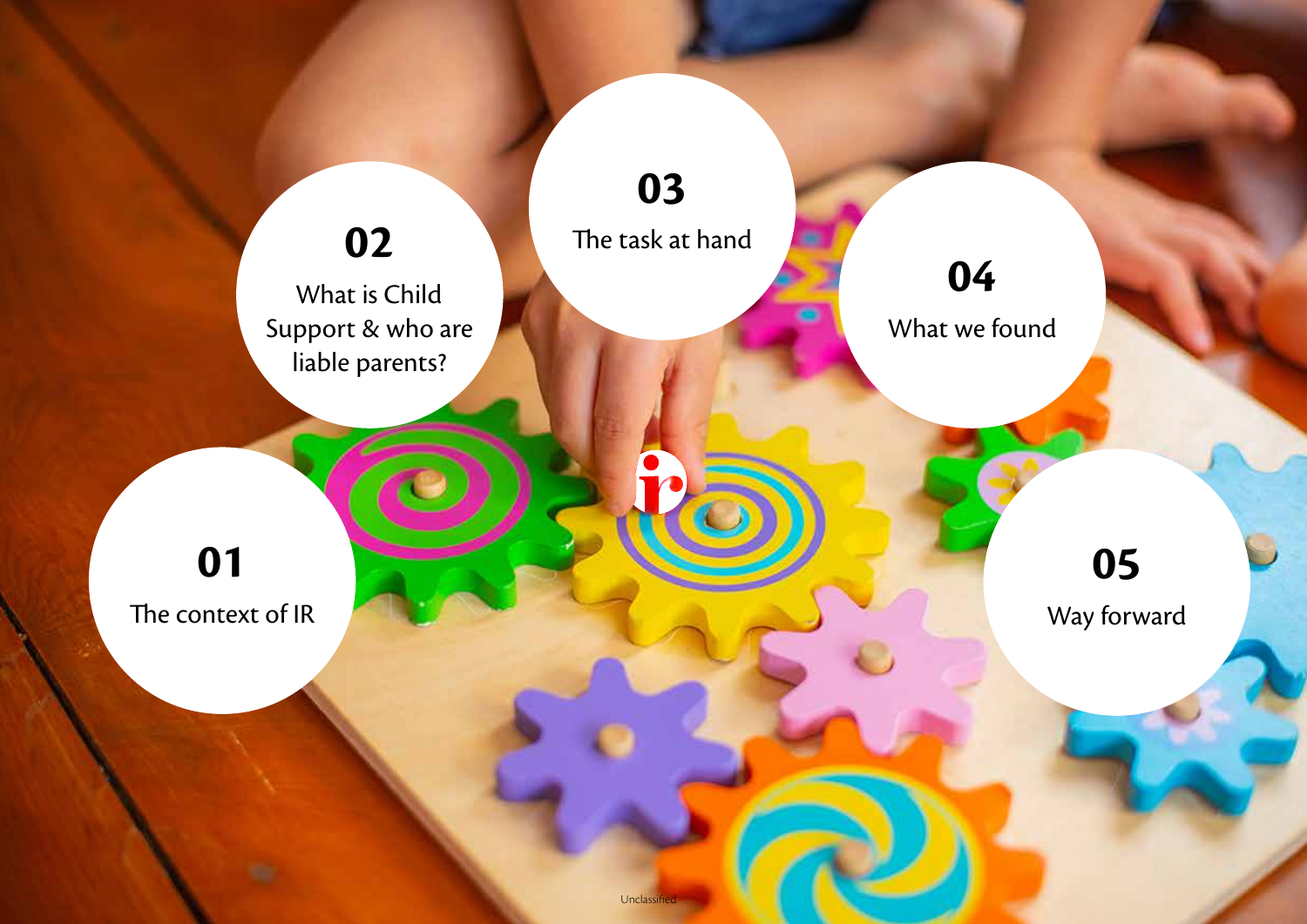#### **Our Mission**

We contribute to the economic and social wellbeing of New Zealand by collecting and distributing money



#### **Our strategic focus**

Grow voluntary compliance by making it easier for people to get it right

Reduce customer compliance costs

Make government policy changes faster and more cost-effective

#### **Our Vision**

A world-class revenue organisation recognized for service and excellence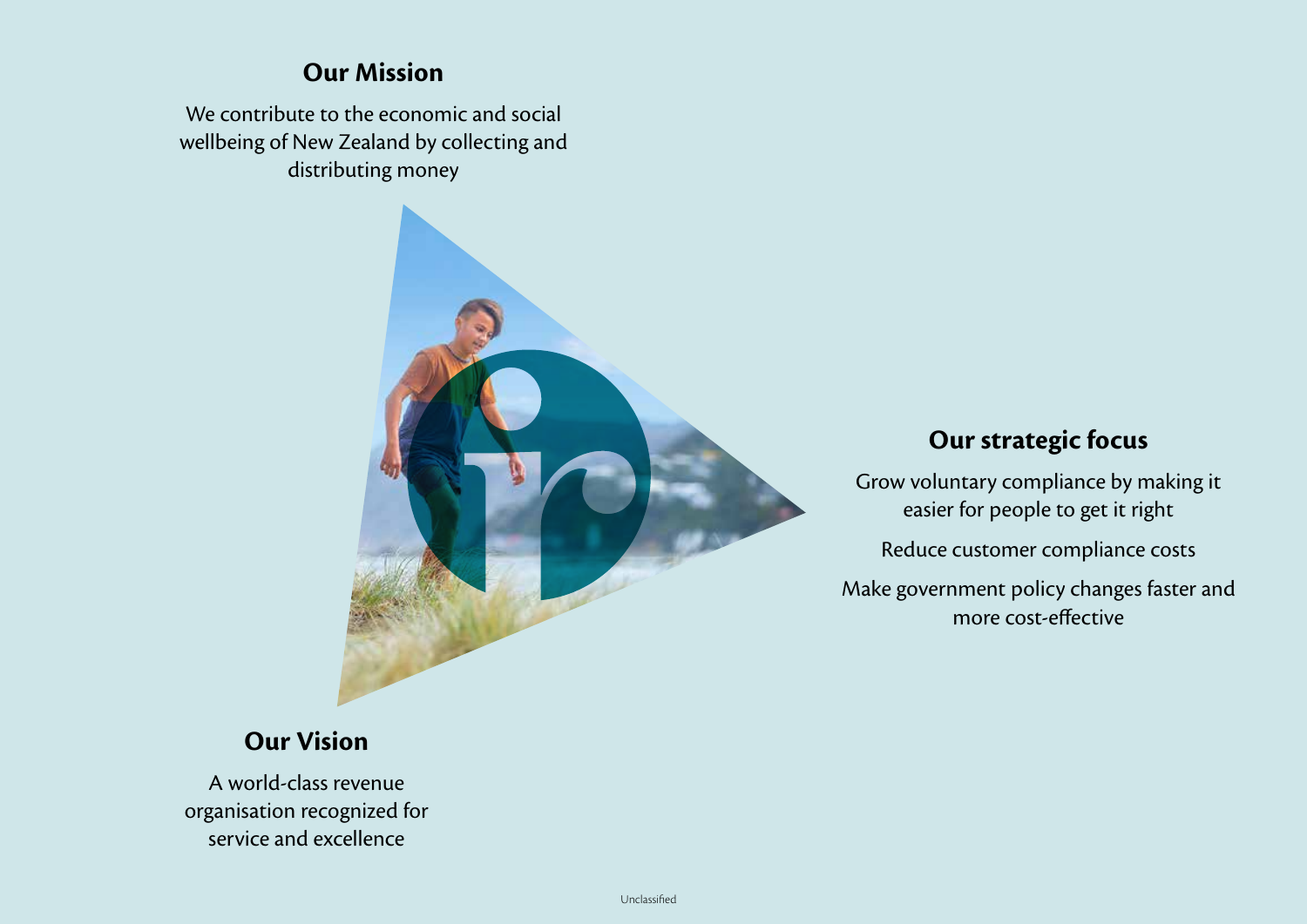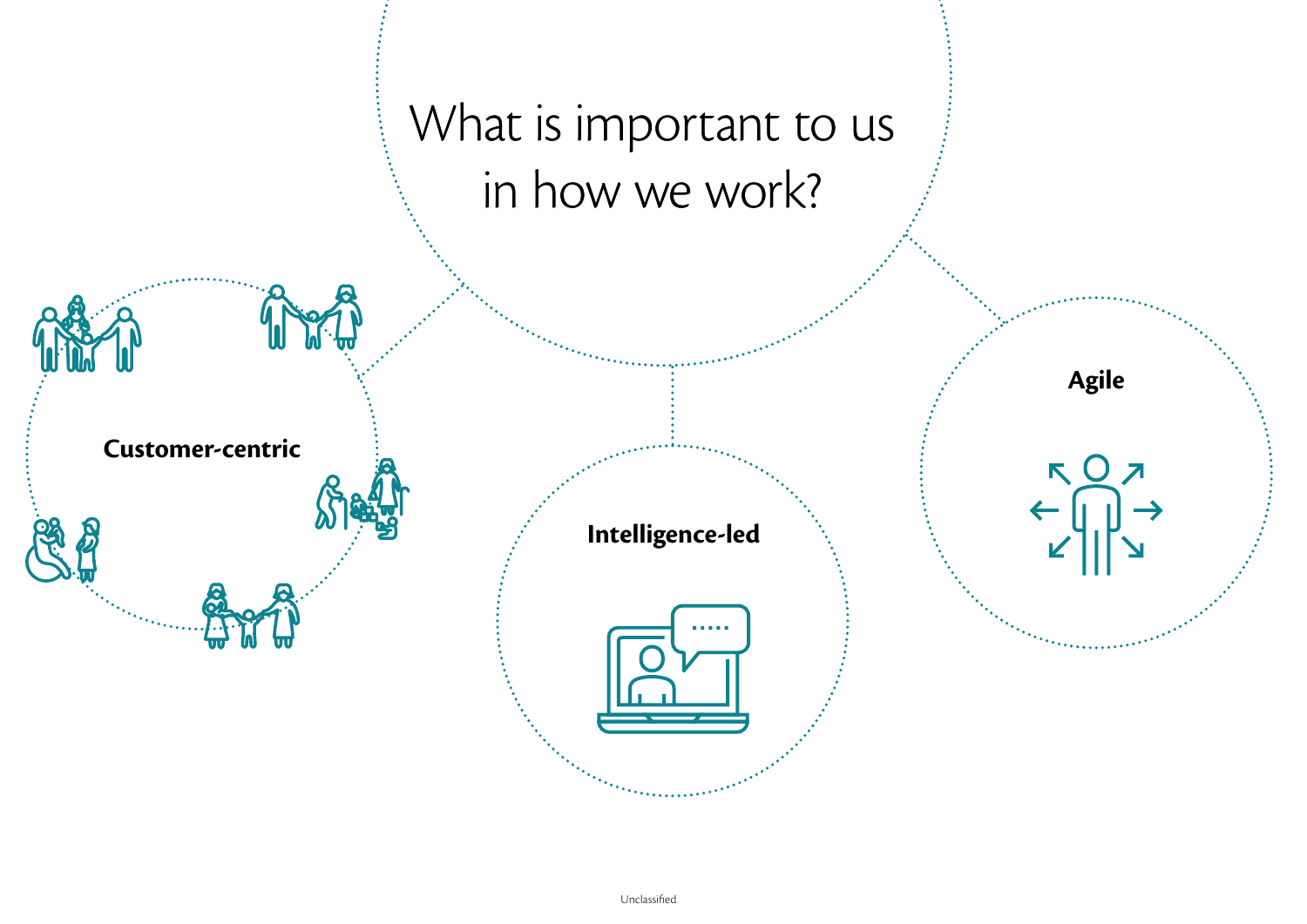### What is Child Support?



**Child support is money paid by parents who do not live with their children or who share care with someone else** **The money is to help with the cost of raising a child**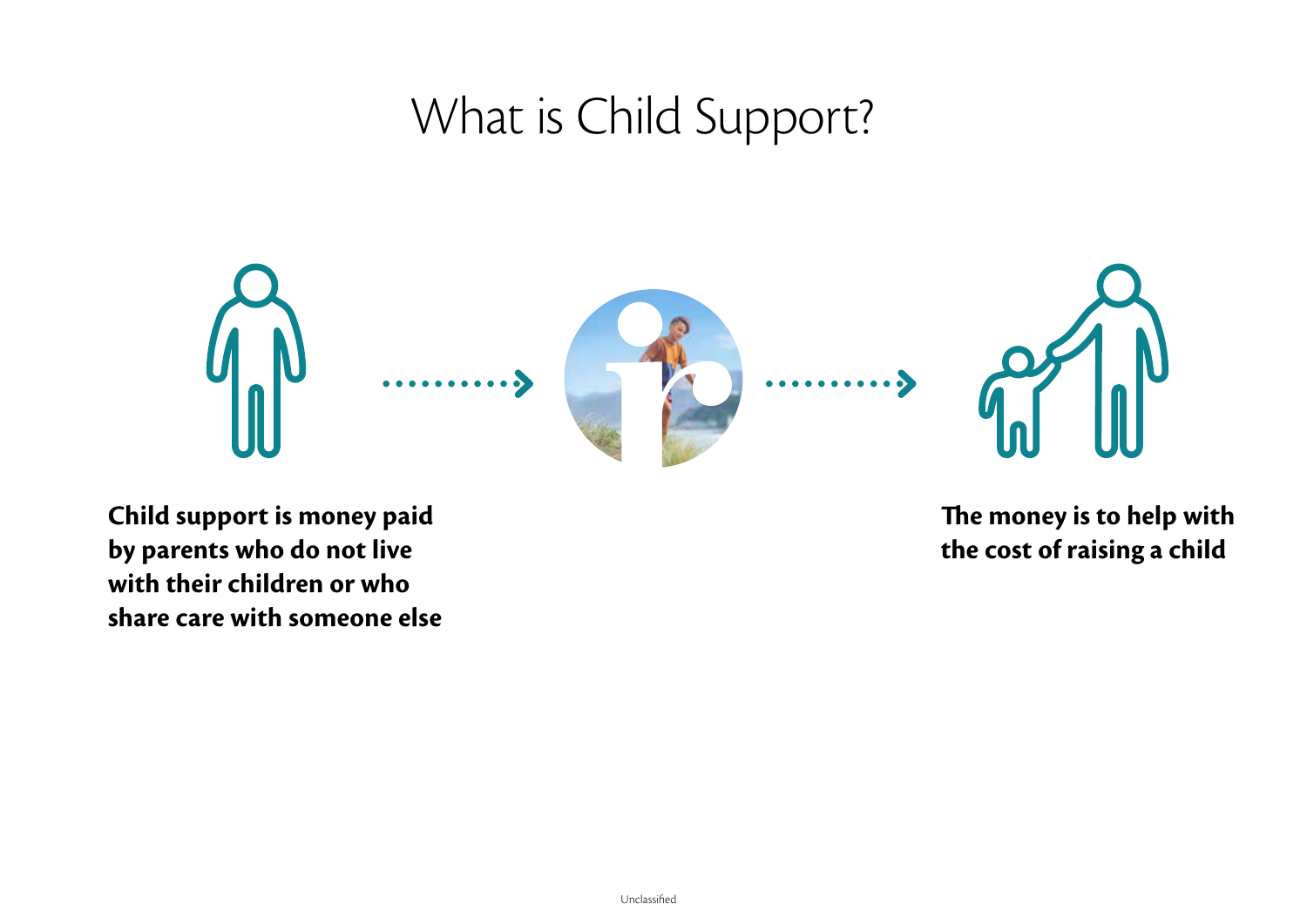# **What Does Collecting Child Support Depend on?\***

Cooperation between parents

Parents' emotional connection with their children

Employment and/ or income of liable parents

Unclassified **\* Deloitte: Next Gen Child Support: Improving Outcomes for Families**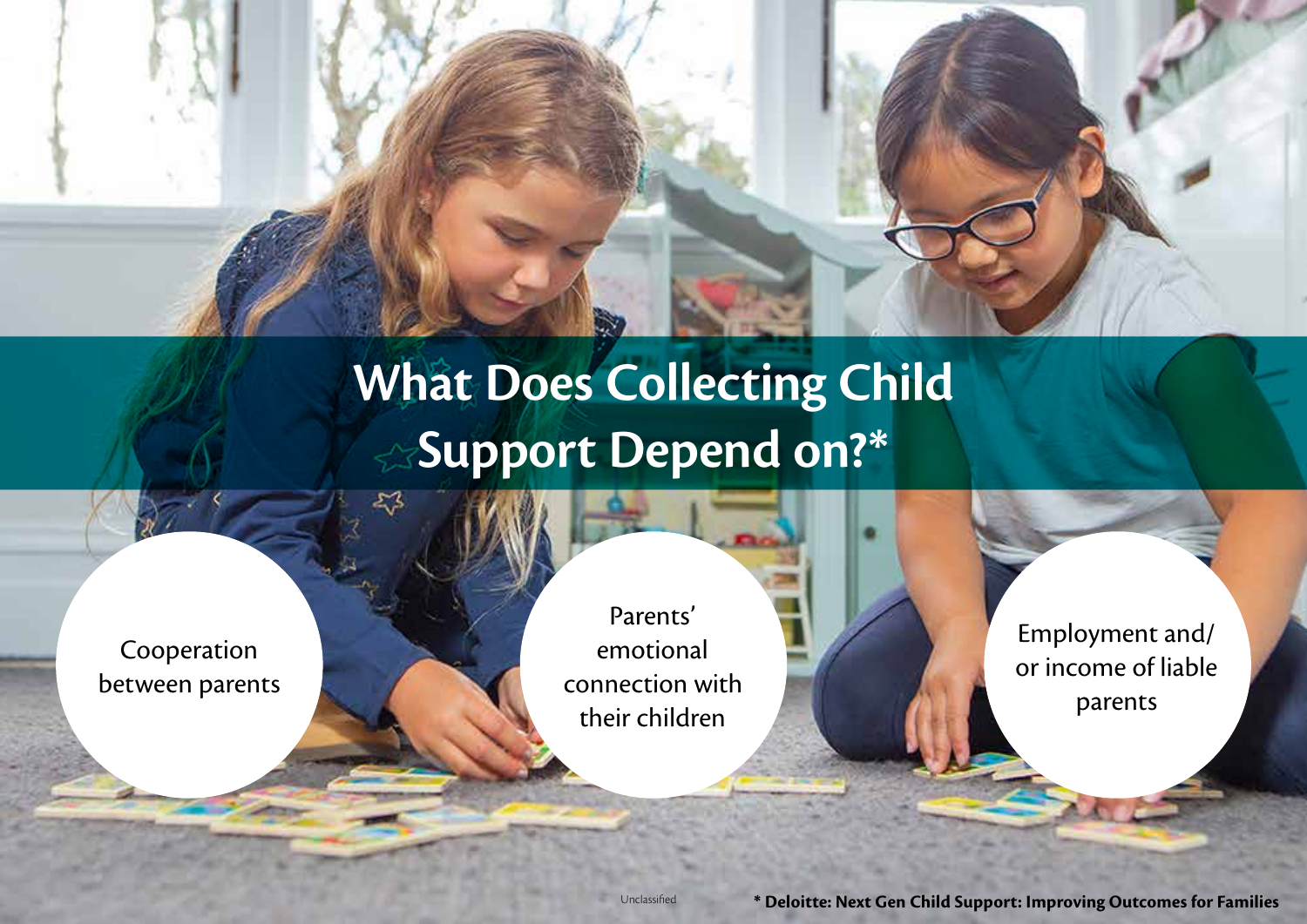# Child Support customers & performance



**As of June 2019, there are:**



#### **Performance (2018 Annual Report):**

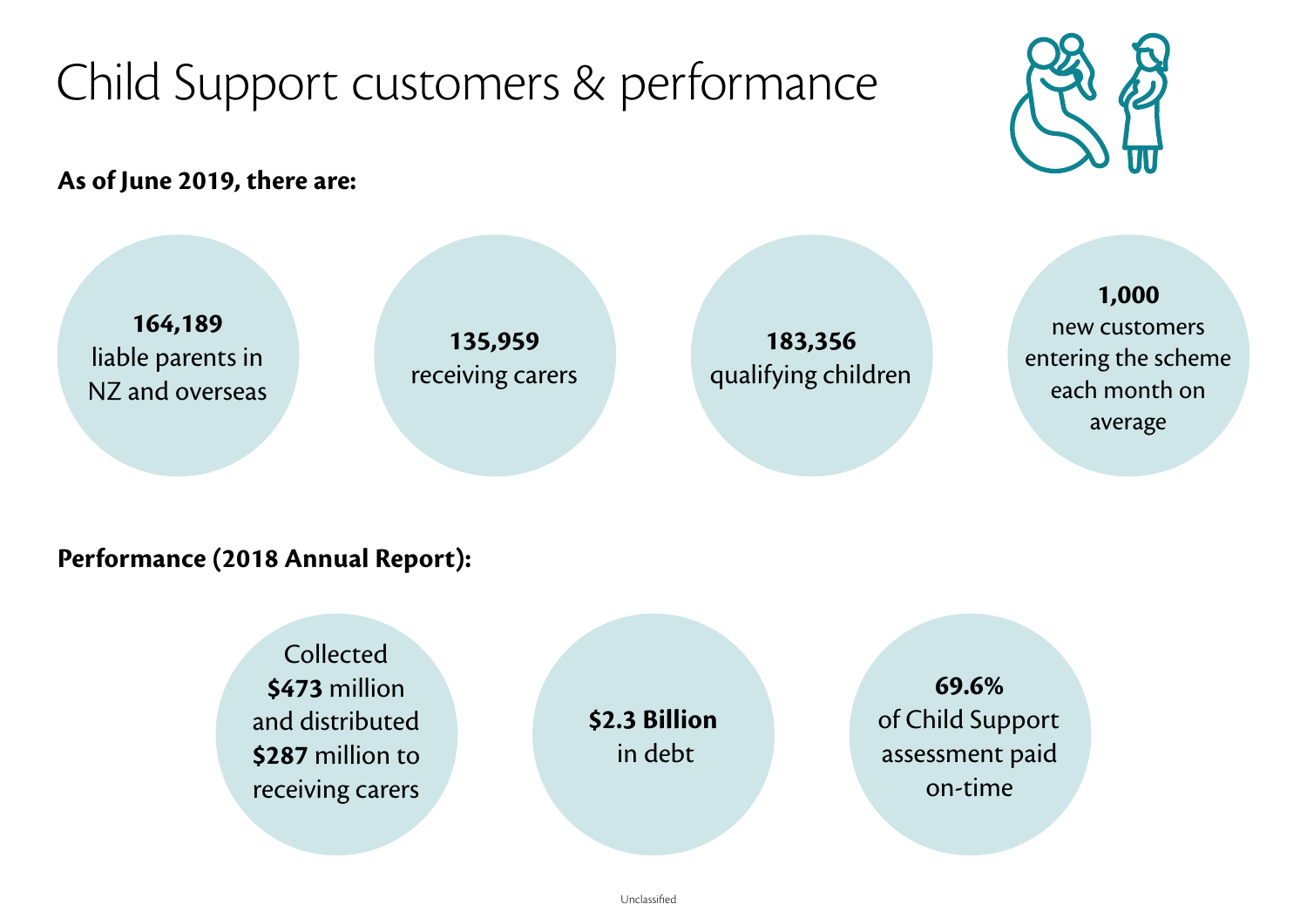### **Who are new Child Support liable parents?**

New liable parents who are assessed to pay Child Support for the first time, or are returning Child Support liable parents that have been newly assessed.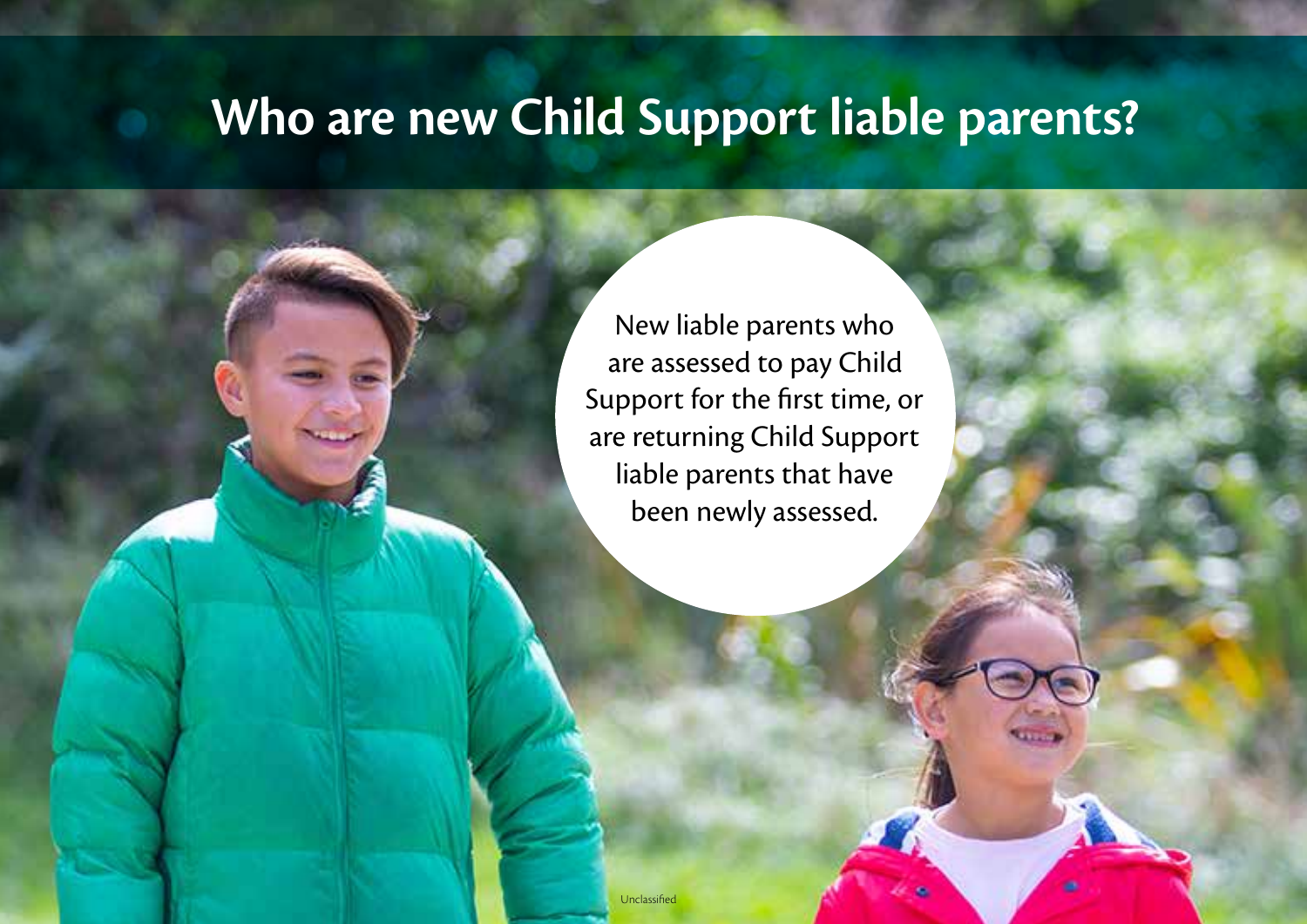## Insights regarding new Child Support liable parents\*

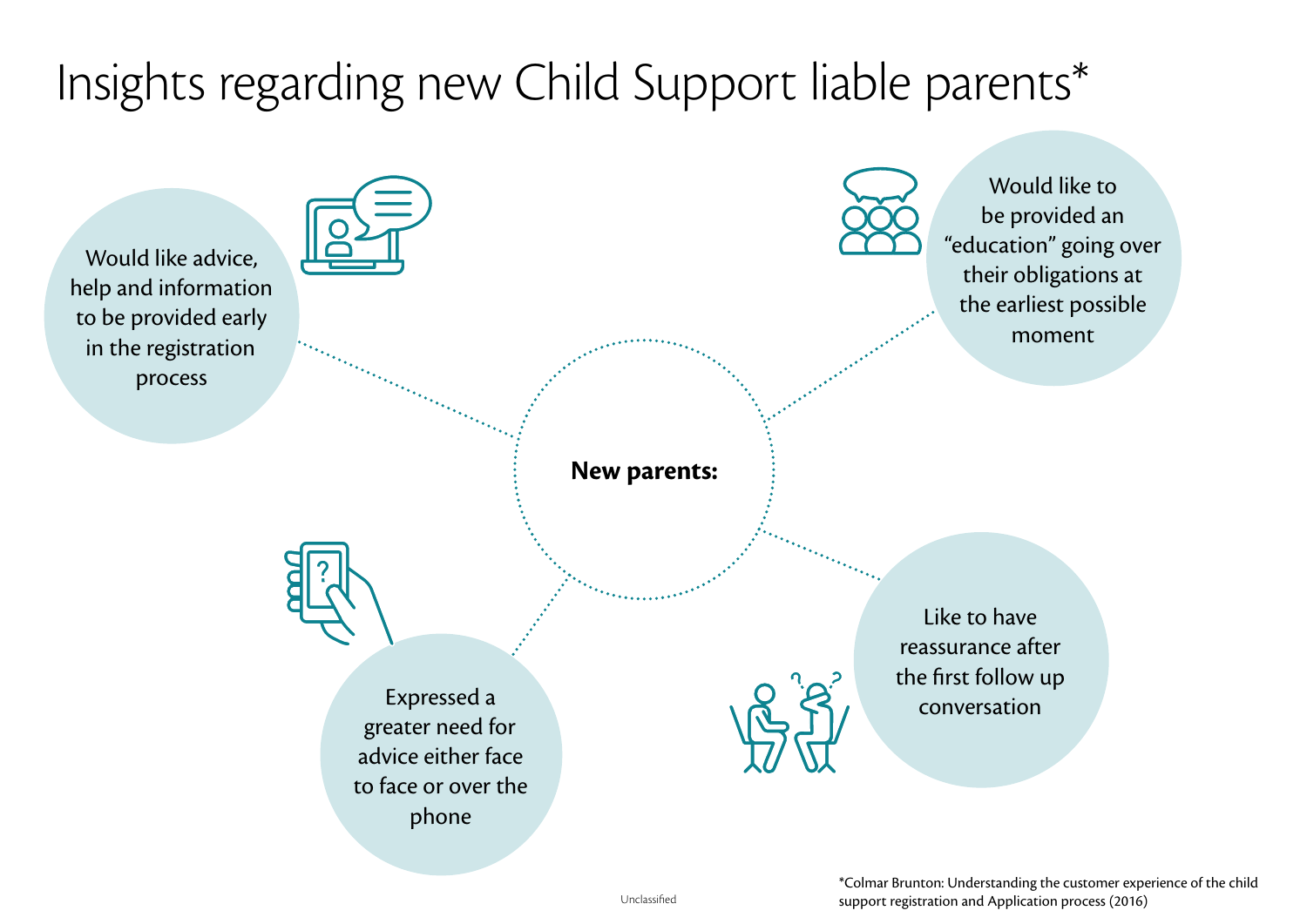Are typically of young age (median age = 25)

Only 1/4 of these customers pay their first three Child Support obligations on time

**New liable parents:**

low annual income (median = \$19k per year)

2/3 of these parents have over a 75% chance of getting into Child Support debt and Prima Support acce a Have relatively and the support access to the contract of the support access to the Have remaining in debt

ື້

Unclassified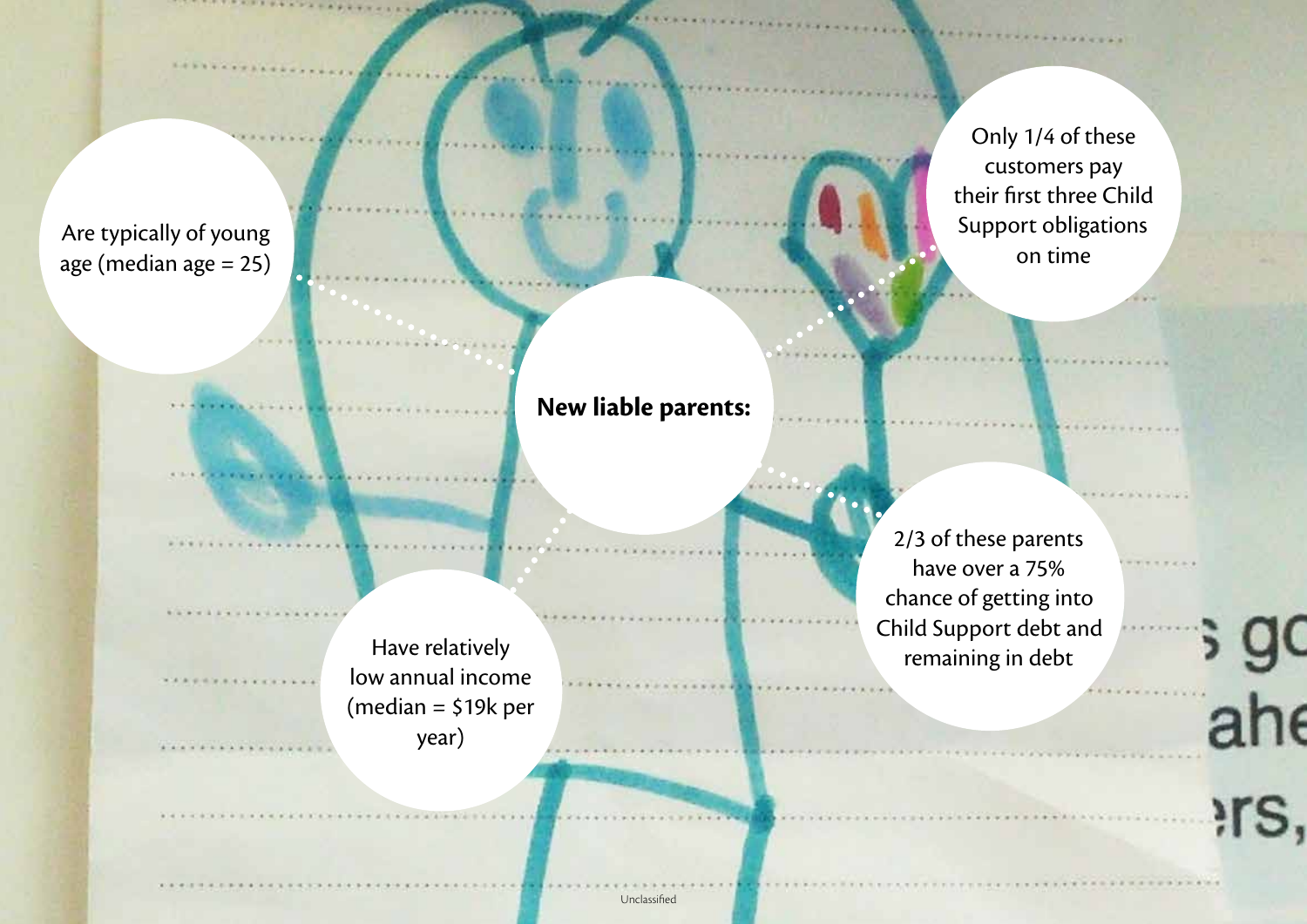### The Task At Hand

A Proactive Engagement Pilot (PEP) was tested to see if better customer outcomes can be achieved for new liable parents. The pilot tested a customer centric early intervention approach that encompassed three primary features:

**Use of Behavioural Innovations**

**Proactive Engagement Pilot**

**Customised Case Management**

**Support Service Referrals**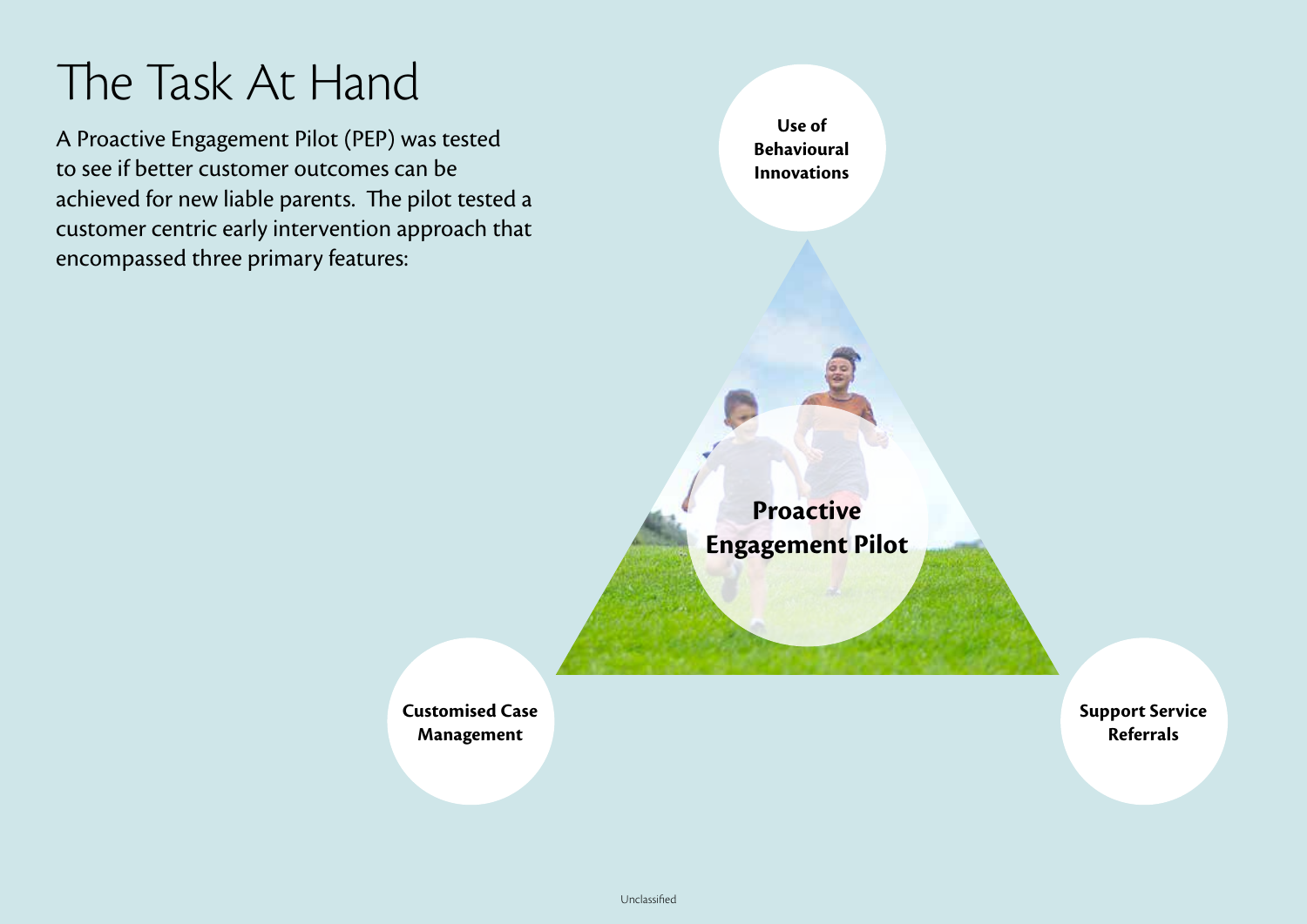A customized case management approached provided customers with education and reassurance for the first four months of liability

#### **Features included:**

An initial education call

Received an overview of how their assessment was calculated

A followup customised letter going over the details of the initial call

A text reminder or follow-up call before the first payment due date

**Continued** engagement for the first four months of liability

All inbound and outbound calls were dedicated to a specific team of four officers

Assisted liable parents with setting up payments through internet banking

### **The goal was to promote and increase customer participation in the Child Support process**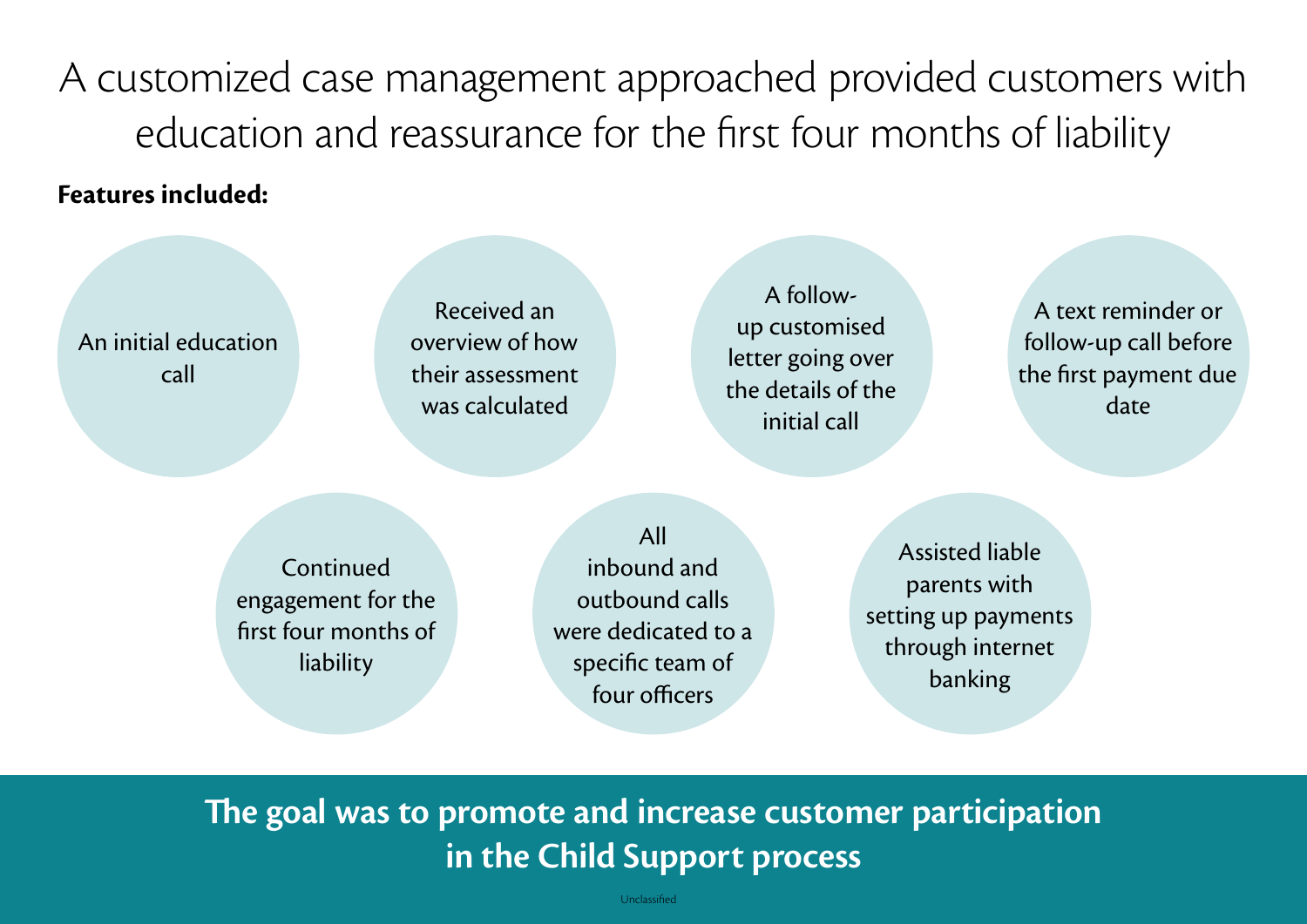Use of behavioural interventions increased understanding and importance of paying Child Support and increased the willingness to pay

#### **Features included:**

- Soft skills training to initially build rapport
- Showing empathy towards the customers
- Use of active listening skills
- Use of appeals: "I am sure you want to do the right things for your children"
- Reframing conversation techniques to make communication smoother and establish rapport
- Use of negotiation techniques
- Emphasized the importance of paying Child Support for the benefit of his/her child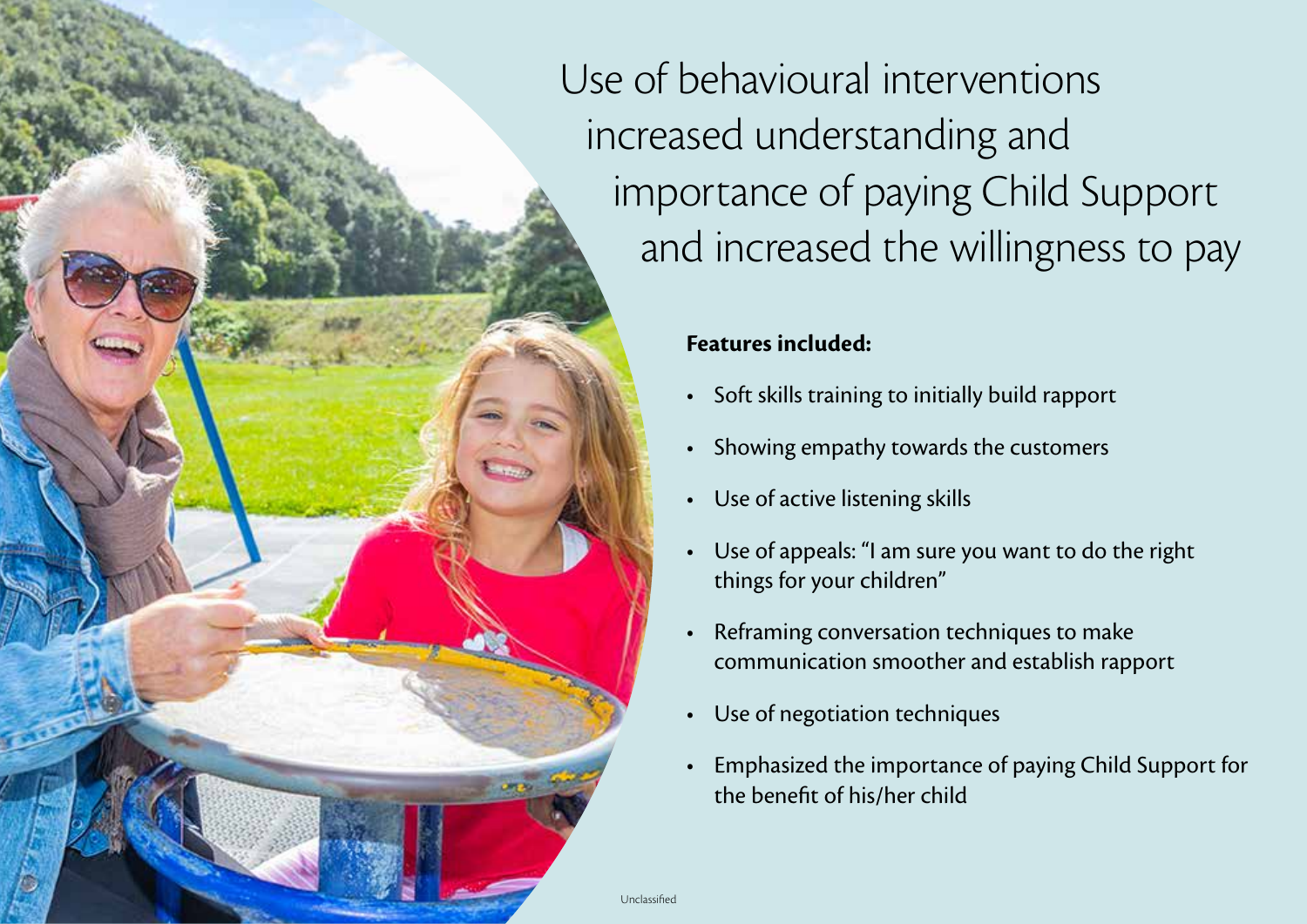**For liable parents that needed outside assistance, the pilot team provided them with government agency referrals to assist with financial needs, finding work, social housing, career advice, parenting and relationship counselling etc.**

**Unclassified**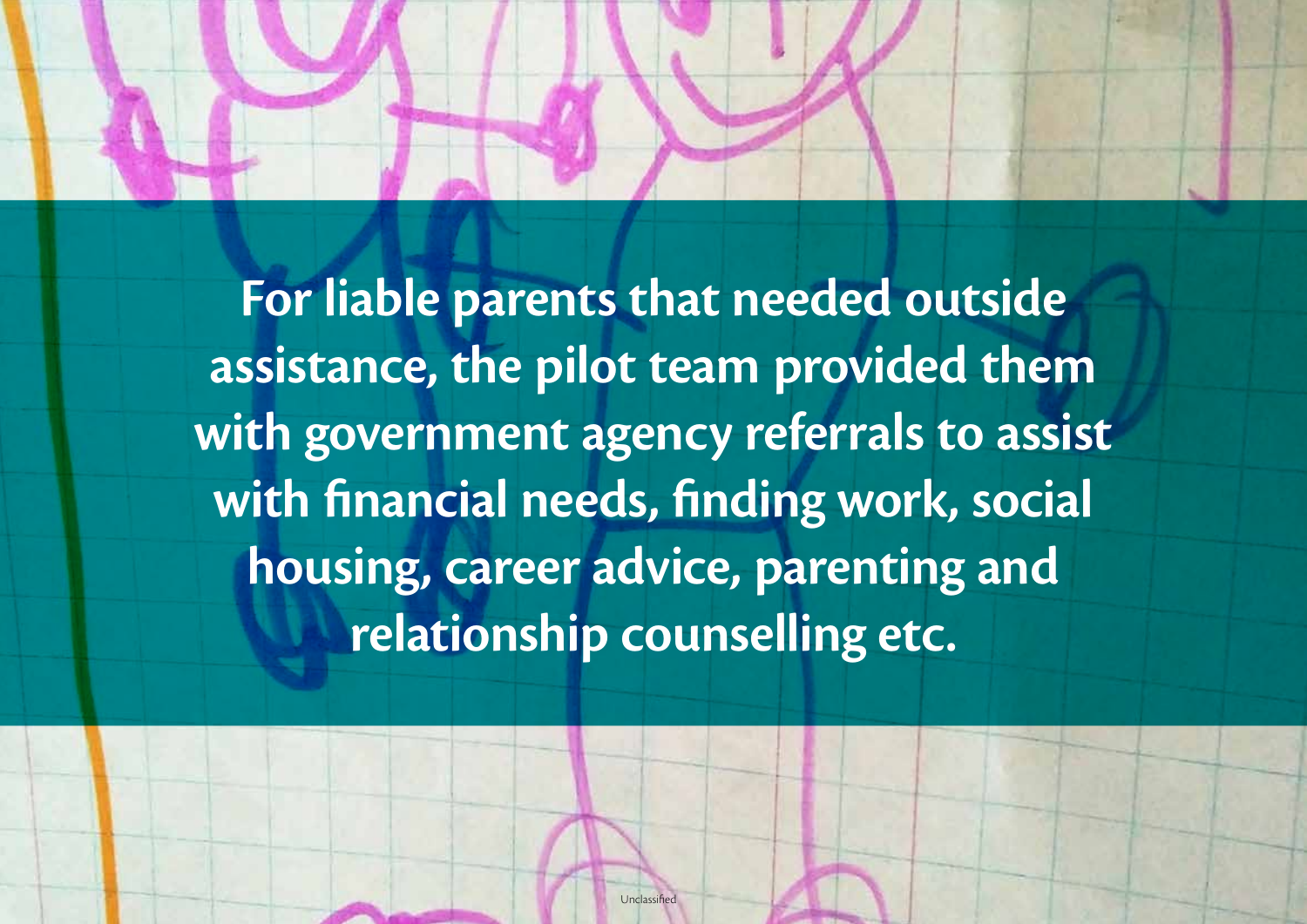

### The groups tested include:

#### **All new liable parents assessed on June 2017**

- 248 new liable parents from the pilot group
- $\cdot$  511 from the control group 1 = applications received over the phone /in writing and educated (called "Registration Initiative")
- 311 from the control group  $2 =$  all other remaining customers and educated (called "Standard Group")

Pilot ran from July through December 2017

Performance and survey results were assessed 17 months after first liability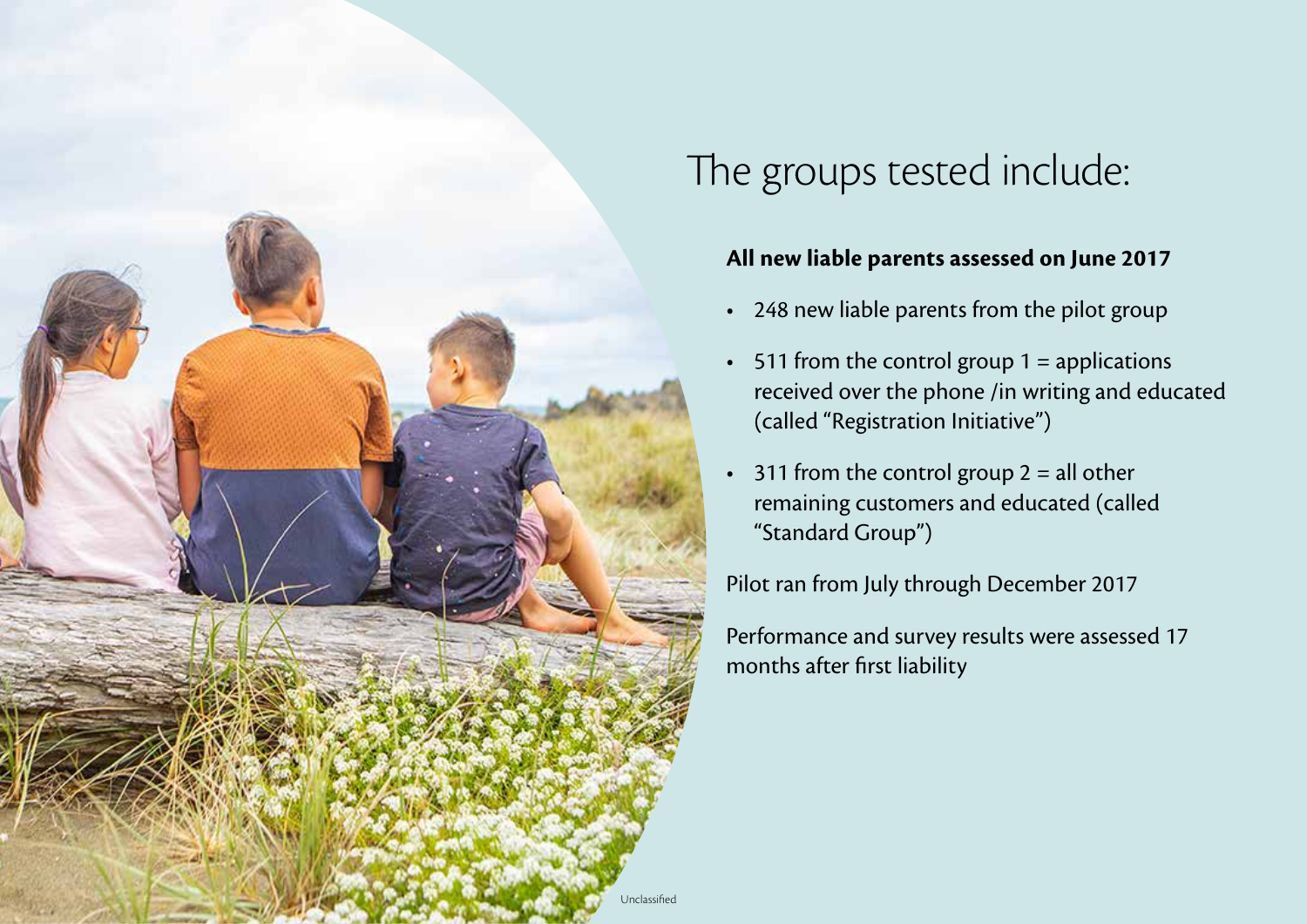### What we found: survey results

**The pilot group witnessed improved customer experience. Compared to the control groups:**

**Emotional stress was reduced** Pilot customers found it less emotionally difficult in dealing with Child Support matters

**Financial Stress was reduced** Pilot customers found it less stressful to work out what you need to pay

**Digital literacy improved** Pilot customers were more confident in using the internet vs. the control groups **Attitudes toward** 

### **paying Child Support improved**

Pilot customers were more likely to believe their support payments make a positive difference to their children.

**Effort was reduced** Pilot customers found it easier to understand Child Support obligations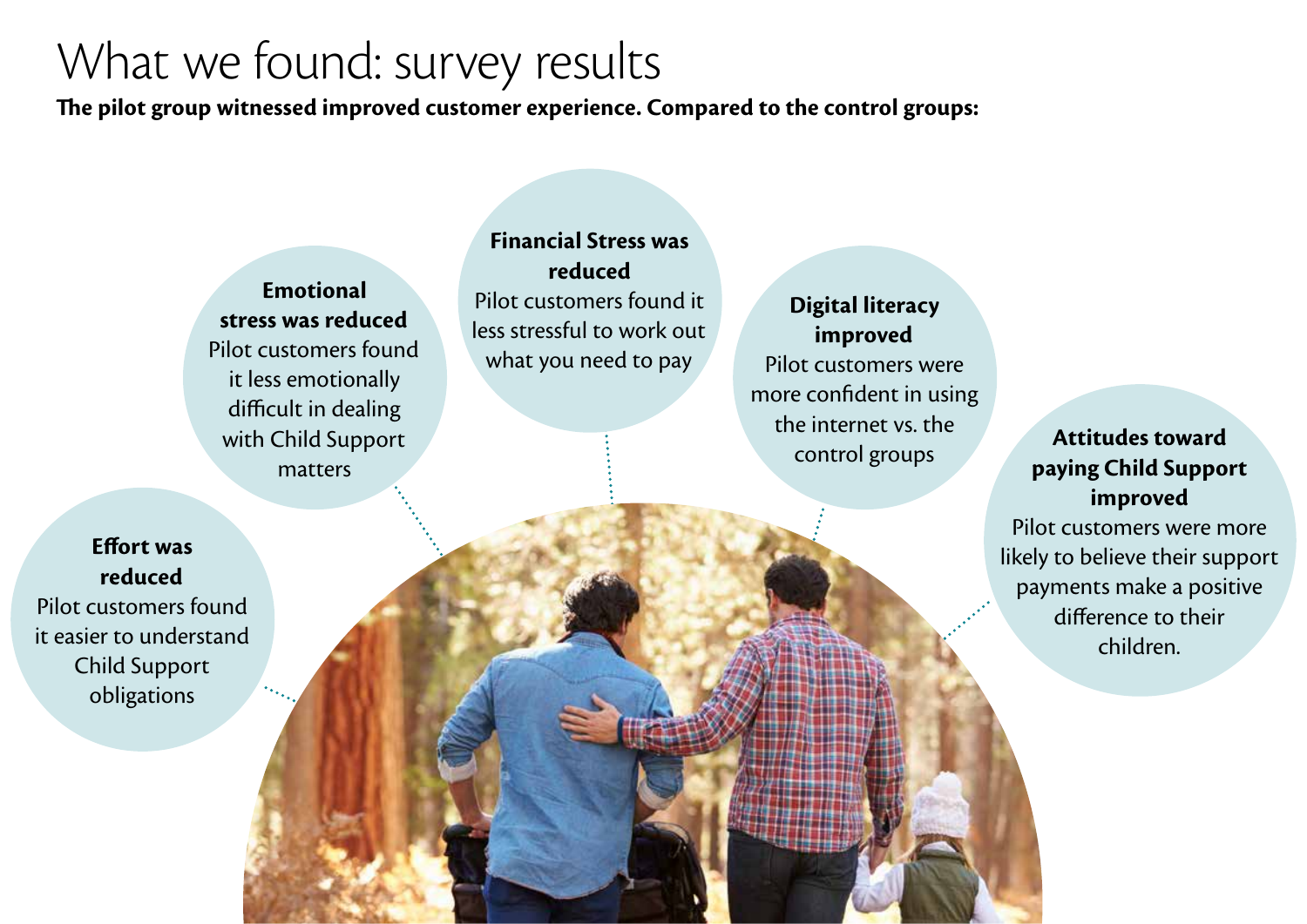# What we found: survey results

**Compared to the control groups, pilot customers found that speaking to someone from IR**

**Decreased customer effort** to sort out Child Support payments

**Increased confidence** in getting Child Support payments right



**Felt more confident** about what to do next

**Helped removed some of the stress** in dealing with Child Support matters

**Improved understanding**  of Child Support obligations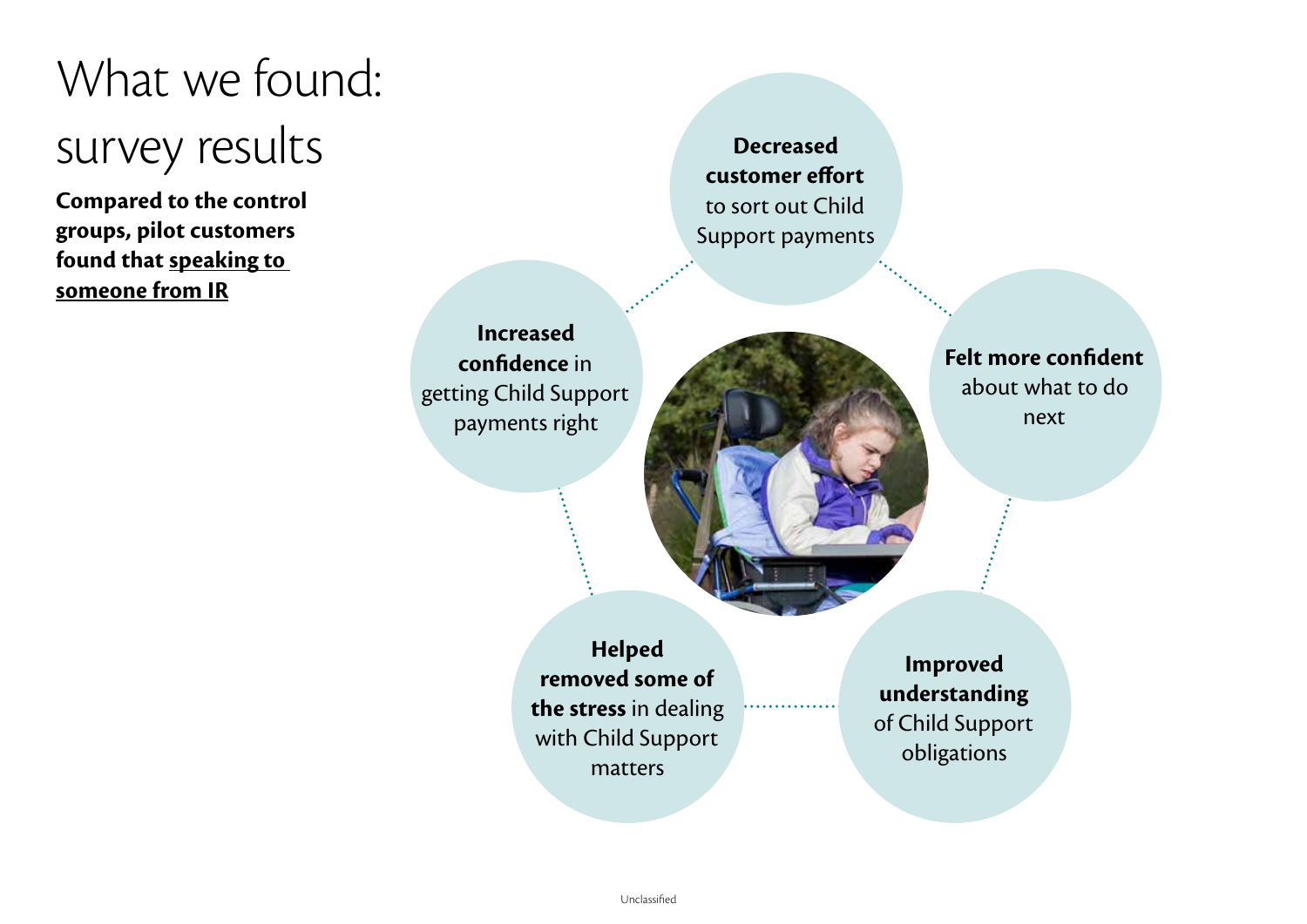# **What we found: performance results for liable parents new to child support\***

| <b>Compliance measures</b>                               | Intervention (First 5 months) |       |                       | Post Intervention (Next 12 months) |            |                       |
|----------------------------------------------------------|-------------------------------|-------|-----------------------|------------------------------------|------------|-----------------------|
|                                                          | <b>PEP</b>                    | Reg   | <b>Standard Group</b> | <b>PEP</b>                         | <b>Reg</b> | <b>Standard Group</b> |
| % of assessment paid                                     | 91.8%                         | 88.7% | 86.0%                 | 88.5%                              | 83.3%      | 81.4%                 |
| % of customer paying full &<br>on time (overall average) | 58.9%                         | 50.5% | 49.9%                 | 62.6%                              | 61.6%      | 61.2%                 |
| % of customers who paid 3<br>obligations on time         | 36.0%                         | 26.0% | 26.0%                 |                                    |            |                       |
| <b>Cost effectiveness</b>                                | \$23                          | \$38  | \$28                  | \$90                               | \$68       | \$60                  |

\*New liable parents include 72% brand new to Child Support and 28% returning to Child Support. The Pilot had no impact on returning liable parents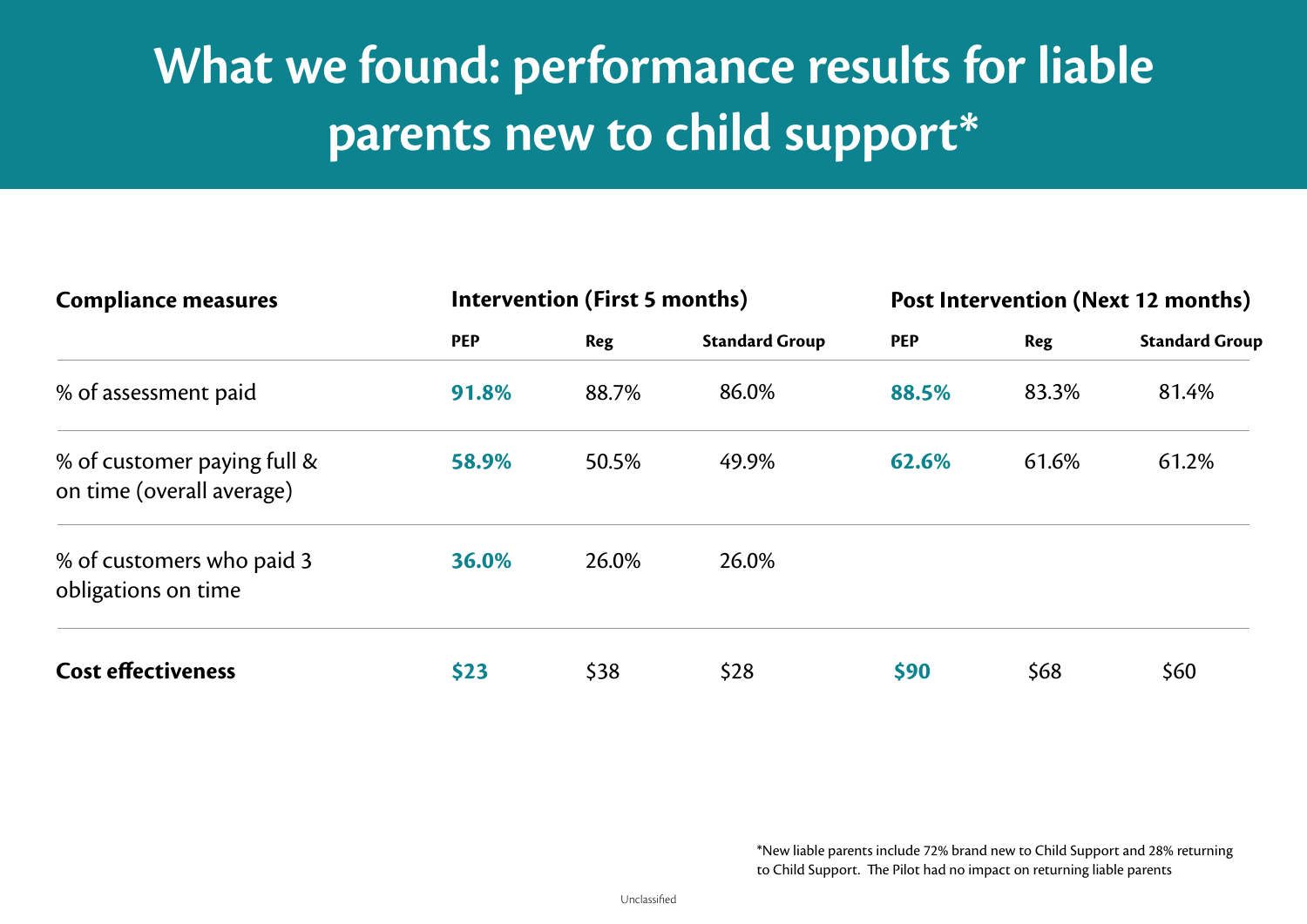## **Compliance for Liable Parents New To Child Support – Percent of Assessment Paid**

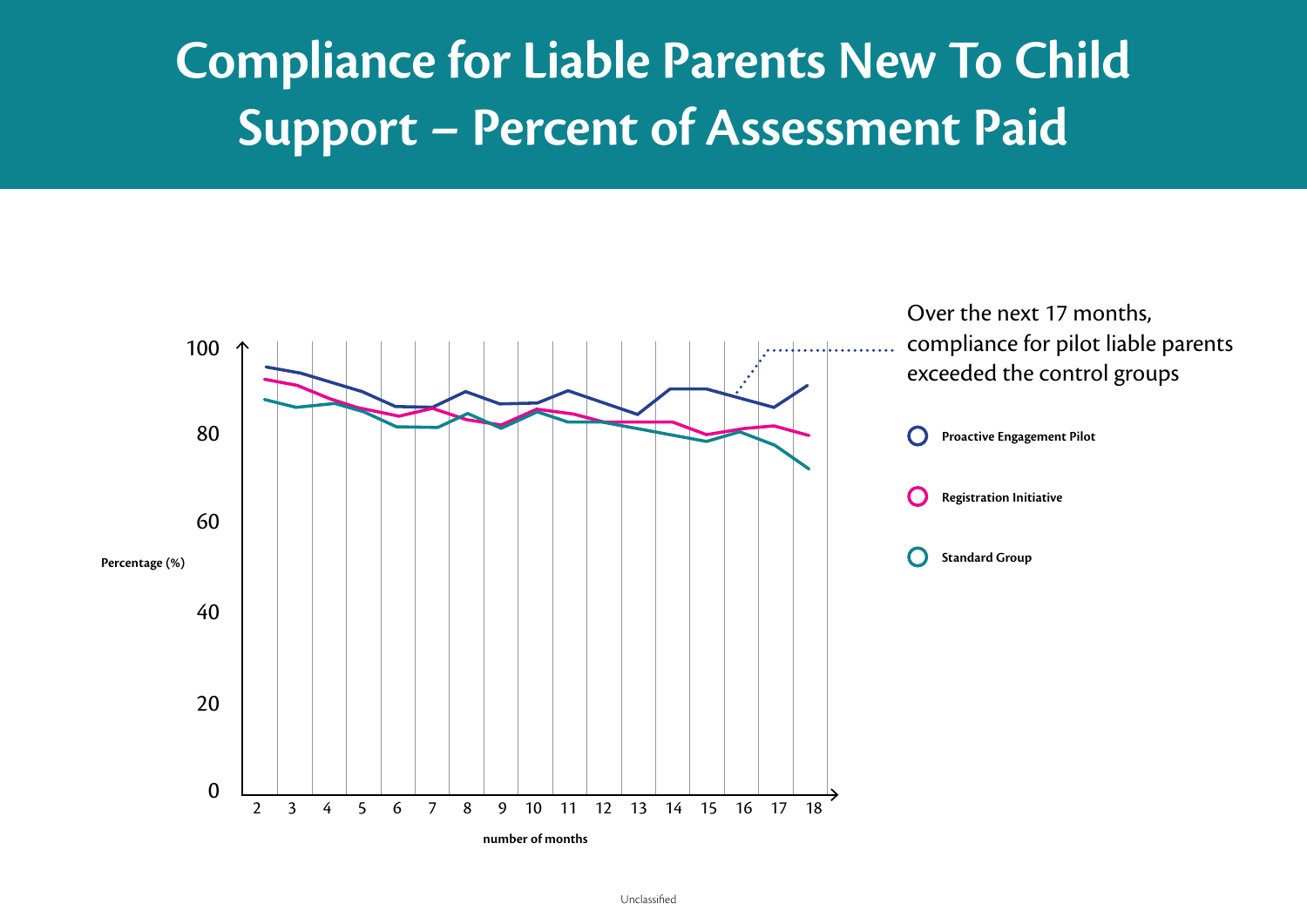# Bringing it all together…

The results of this pilot has demonstrated a cost effective approach towards improving outcomes for families and children.

These results were used to launch a BAU initiative called "This is Us" implemented July 2019

Unclassi<sup>/</sup>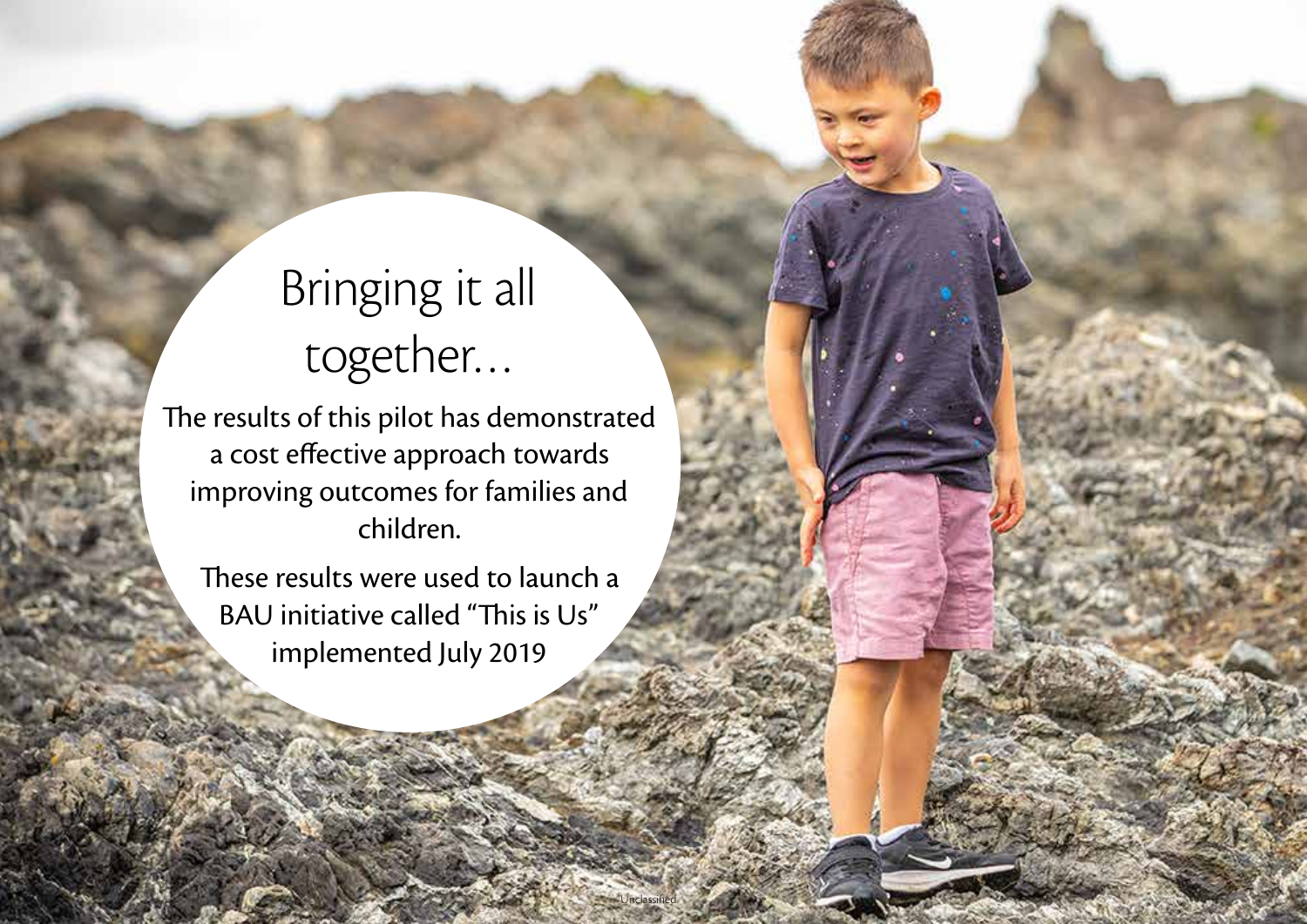### This is Us...

To truly have our customers at the **"heart"** of our every interaction, the Families segment have pioneered a new way of customer engagement. **"This is Us"** aims to help embrace the shift in the way we service customers. The activities aim to support Families officers to have better conversations with new and existing customers and understand the customer journey in every interaction for the following products:

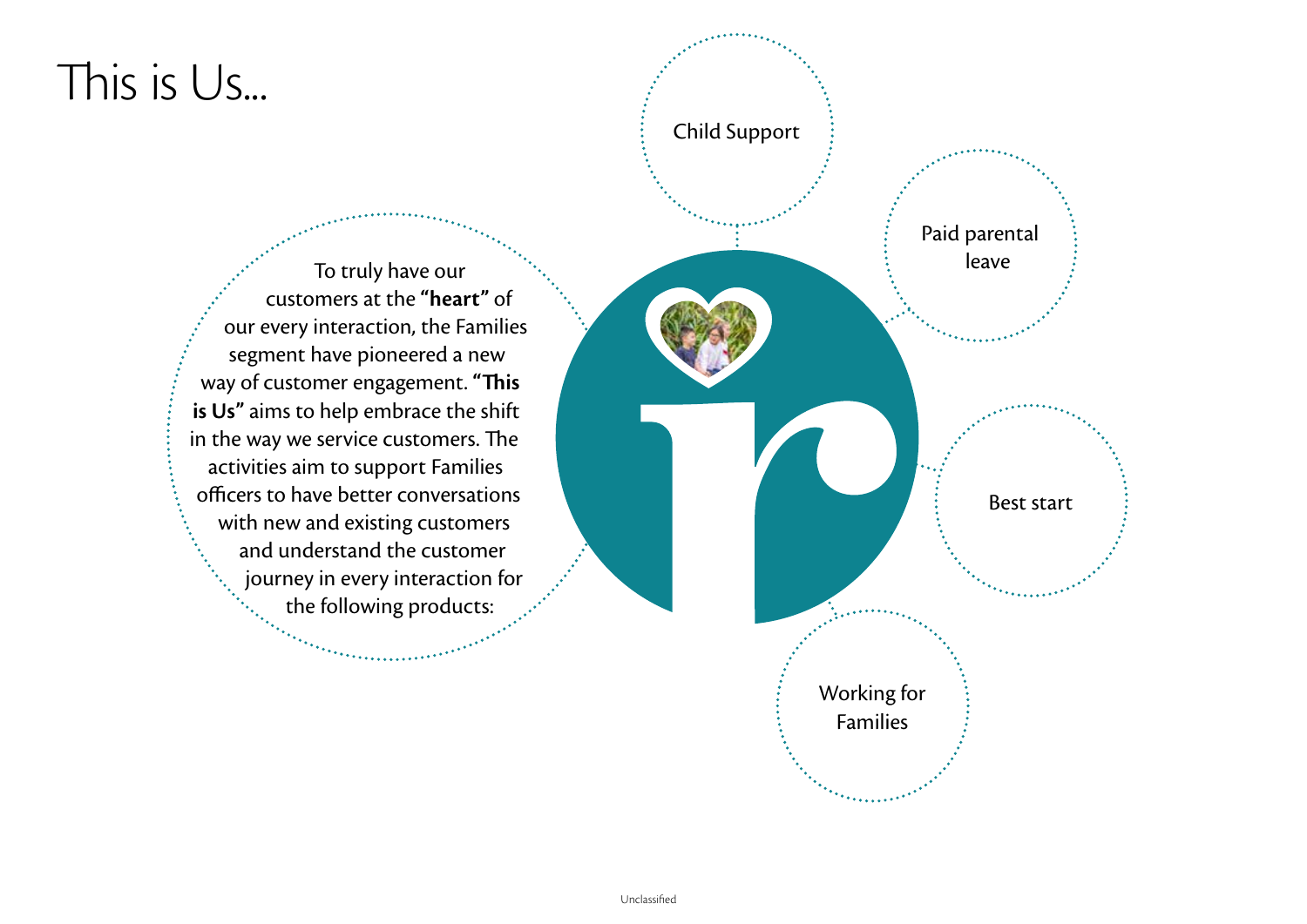### This is Us...

**All Families IR staff have received Behavioural training designed to:**



Build rapport – especially during first point of contact



Seek to understand the unique situation of each customers



Use empathy and other relationship management skills to meet the needs of each customer



Work with customers to find solutions

# **This is Us is designed to improve customer certainty and assurance**